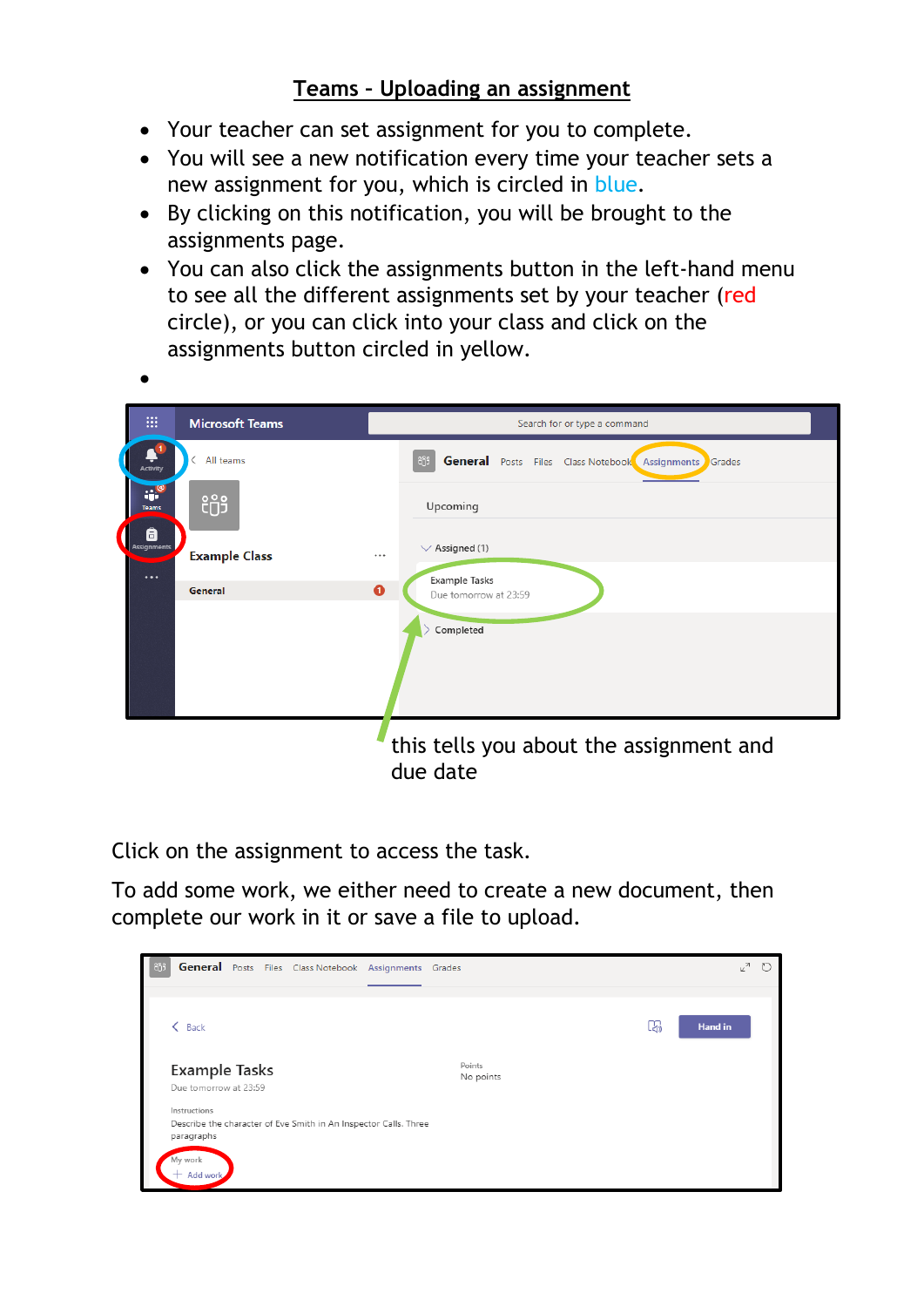## **Using a new file (creating a new document)**

| It can be a word document,                                                                                                                                                                                                                                                                                                 | Choose what type you want to use.<br>PowerPoint or Excel Spreadsheet.                                              |                         | <sup>8</sup> บิ <sup>3</sup> Teams | $+$ New File              | œ<br>tas<br>øĤ<br>回) | Choose a file type<br>Word document<br>PowerPoint presentation<br>Excel spreadsheet<br>OneNote Class Notebook page          | $\times$ |
|----------------------------------------------------------------------------------------------------------------------------------------------------------------------------------------------------------------------------------------------------------------------------------------------------------------------------|--------------------------------------------------------------------------------------------------------------------|-------------------------|------------------------------------|---------------------------|----------------------|-----------------------------------------------------------------------------------------------------------------------------|----------|
|                                                                                                                                                                                                                                                                                                                            |                                                                                                                    |                         | $\times$                           | 4 Upload from this device |                      |                                                                                                                             | Cancel   |
| OneDrive<br>۰<br>New File<br>© Link<br>อ <sub>ิ</sub> ธิ Teams                                                                                                                                                                                                                                                             | < Choose a different type<br>File name (required)<br>Mrs Vincett's Arithmetic Monday 11th Jan                      |                         | 10 <sub>1</sub>                    | Jan                       | work it is.          | Make sure the<br>name is yours with what<br>E.g. Mrs Vincett's<br>Arithmetic Monday 11 <sup>th</sup><br><b>CLICK ATTACH</b> |          |
| 4 Upload from this device<br>Arithmetic<br>Due November 20, 2020 11:59 PM<br>Instructions<br>Open the Powerpoint below.<br>Copy the questions into your book.<br>Answer each question.<br>Using slide 2 self mark your answers<br>Reference materials<br>Year 2 Arithemtic ADDITION week 1.pdf<br>My<br>$\oslash$ Add work | Photograph your answers and upload to submitted learning channel.<br>Mrs Vincett's Arithmetic Monday 11th Jan.docx | <b>Attach</b><br>Cancel |                                    | Points<br><br>$\cdots$    | No points            |                                                                                                                             |          |

You have now created your document that you can start writing your work into.

To start your work, CLICK ON THE DOCUMENT NAME.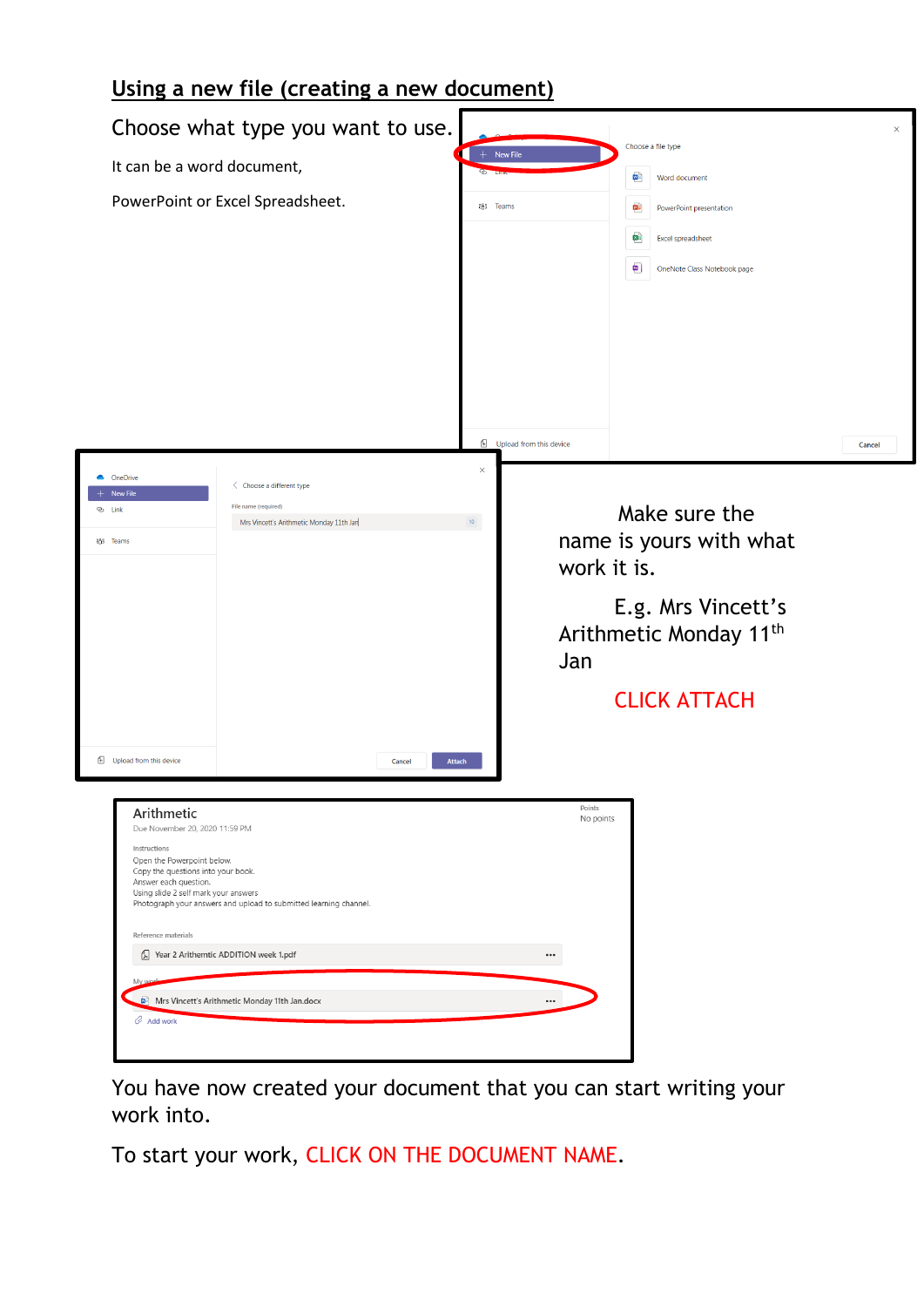C Comments O Tell me what you want to do Insert Layout Refe  $\triangledown \vee \square \vee \triangleleft \square$  Calibri (Body) Type your work in here and when you are finished, click close.<br>It saves automatically once<br>you click close

| <b>General</b> Posts Files Class Notebook<br>Assignments Grades                                                                    |                     |                                           |
|------------------------------------------------------------------------------------------------------------------------------------|---------------------|-------------------------------------------|
| $&$ Back                                                                                                                           |                     | <b>Hand in</b><br>ua                      |
| <b>Example Tasks</b>                                                                                                               | Points<br>No points | 2. Click the                              |
| Due tomorrow at 23:59<br>Instructions<br>Describe the character of Eve Smith in An Inspector Calls. Three<br>paragraphs<br>My work |                     | hand in button                            |
| <b>D</b> Eva Smith.docx<br><br>$+$ Add work $\bigwedge$<br>1. Make sure your work<br>is attached                                   |                     | to submit your<br>work to your<br>teacher |
|                                                                                                                                    |                     |                                           |

Make sure that you have your work attached and that it is not blank.

Click the hand in button. Your teacher can now look at your work and give you feedback if required.

If you missed the deadline, do not worry you can still submit work but it will say TURN IN LATE. Please bear in mind, your teacher will see it but you may not get individual feedback.